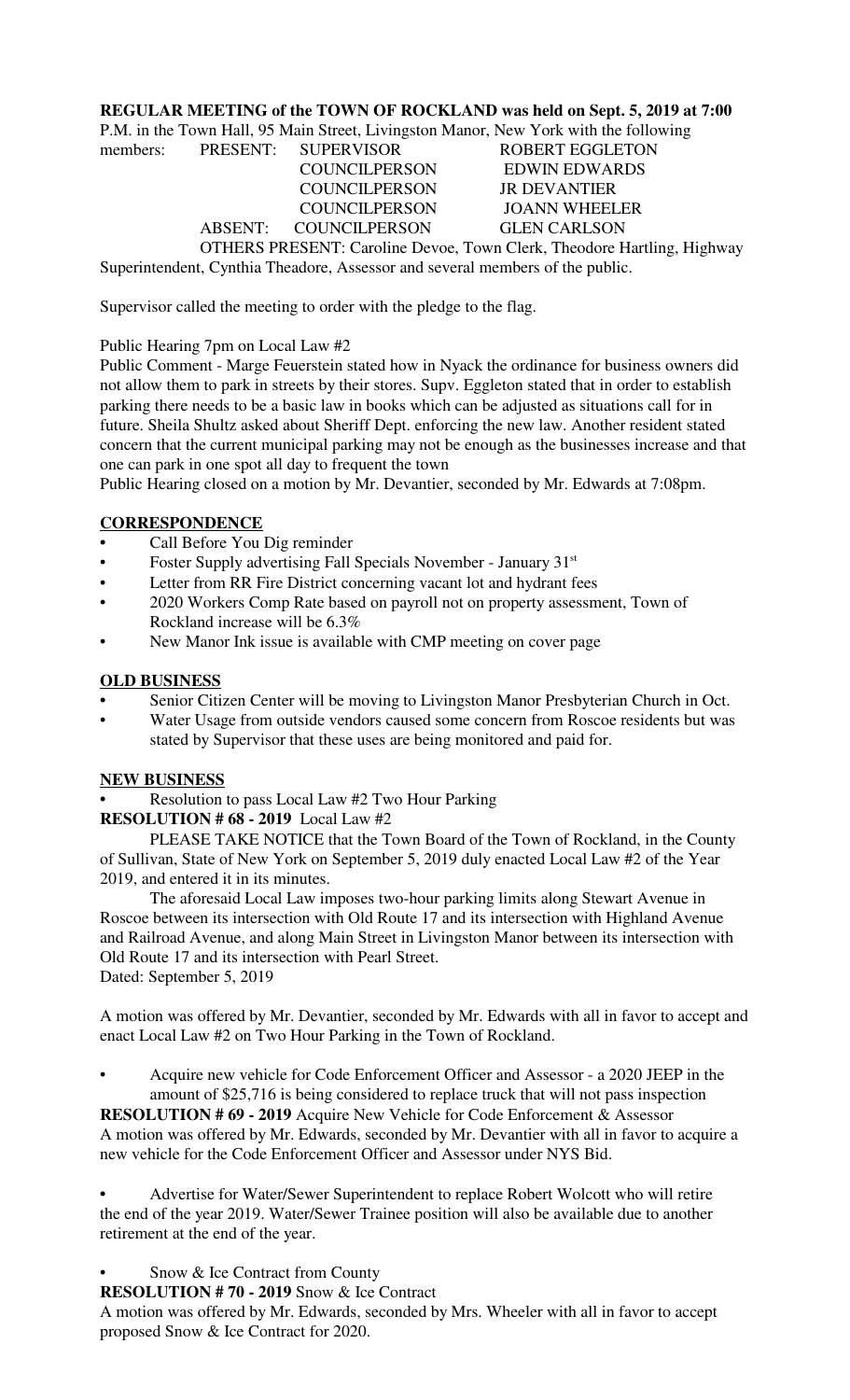## **REGULAR MEETING of the TOWN OF ROCKLAND September 5, 2019 Pg. 2**

- Re-appoint Cynthia Theadore as Assessor
- **RESOLUTION # 71 2019** Re-appoint Assessor

A motion was offered by Mr. Edwards, seconded by Mr. Devantier with all in favor to re-appoint Cynthia Theadore as Town of Rockland Assessor.

• Approve liquor license renewal for Roscoe Diner

**RESOLUTION # 72 - 2019** Liquor License Renewal Roscoe Diner

A motion was offered by Mrs. Wheeler, seconded by Mr. Devantier with all in favor to approve renewal of Roscoe Diner Liquor License.

• Work needed to repair rusty railing outside Town Hall, loose rail along ramp by back door & bilco basement door rusted out.

Town Clerk Report Water/Sewer weekend duty schedule

Approval of Minutes from August 15, 2019 - A motion was made by Mr. Edwards, seconded by Mr. Devantier with all in favor to accept minutes as presented.

# **DEPARTMENT HEADS**

**Ted Hartling -** Highway Superintendent - Most of paving has been completed. One vacant position has been filled but another position is still available due to retirement. Some equipment is available for auction, a resolution is needed to use online site.

**RESOLUTION # 73 - 2019** Authorize Auction of Surplus Highway Equipment A motion was offered by Mr. Edwards, seconded by Mr. Devantier with all in favor to authorize the use of online site to auction Surplus Town of Rockland Highway Equipment.

**Cynthia Theadore** - Assessor

**EXECUTIVE SESSION -** On a motion by Mrs. Wheeler, seconded by Mr. Devantier to go into executive session at 7:46pm.

On a motion by Mr. Devantier, seconded by Mrs. Wheeler to close executive session at 8:10pm.

**RESOLUTION # 74 - 2019** Hire Hank Wolcott W/S Operator as needed

A motion was offered by Mr. Devantier, seconded by Mr. Edwards with all in favor to hire Hank Wolcott who holds W/S License, on a "as needed" basis.

#### **APPROVAL OF BILLS**

On a motion of Mr. Edwards, seconded by Mrs. Wheeler, the following resolution was ADOPTED - VOTE - AYES 4, NAYS 0 - RESOLVED to approve the bills on abstract #16 of 2019 in the following amounts:

| General         | 327-346 | \$ |
|-----------------|---------|----|
| Highway         | 265-284 | \$ |
| R R Water       | 110-119 |    |
| Roscoe Sewer    | 117-126 | \$ |
| Liv.Manor Water | 127-139 | \$ |
| Liv.Manor Sewer | 113-126 | \$ |
| RR Light        | 24-25   | \$ |
|                 |         |    |

#### **PUBLIC COMMENT -** none

**ADJOURNMENT -** On a motion of Mrs. Wheeler seconded by Mr. Devantier and carried, the meeting was adjourned at 8:12 pm.

Respectfully submitted,

 Caroline F. Devoe, Town Clerk